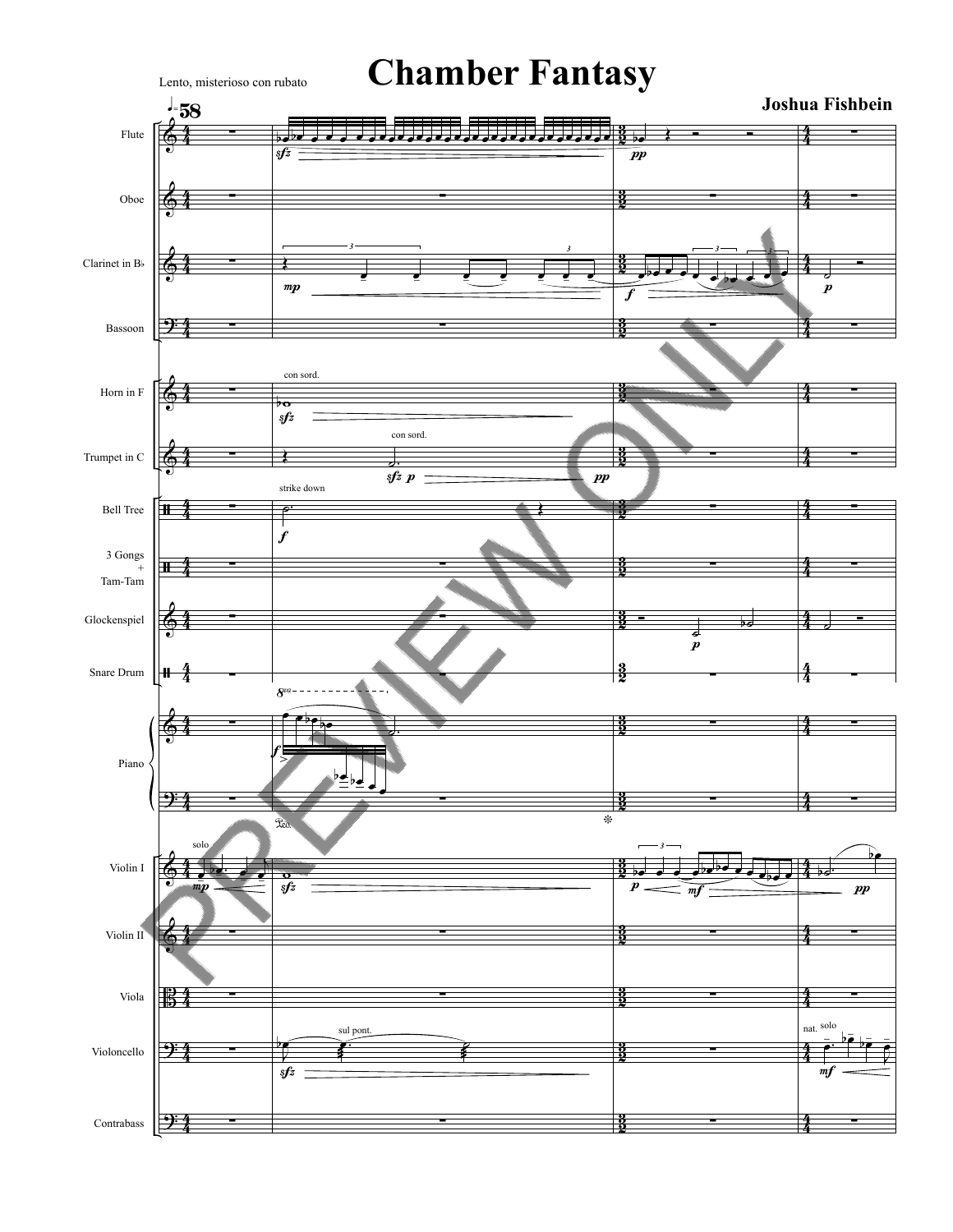2 Chamber Fantasy

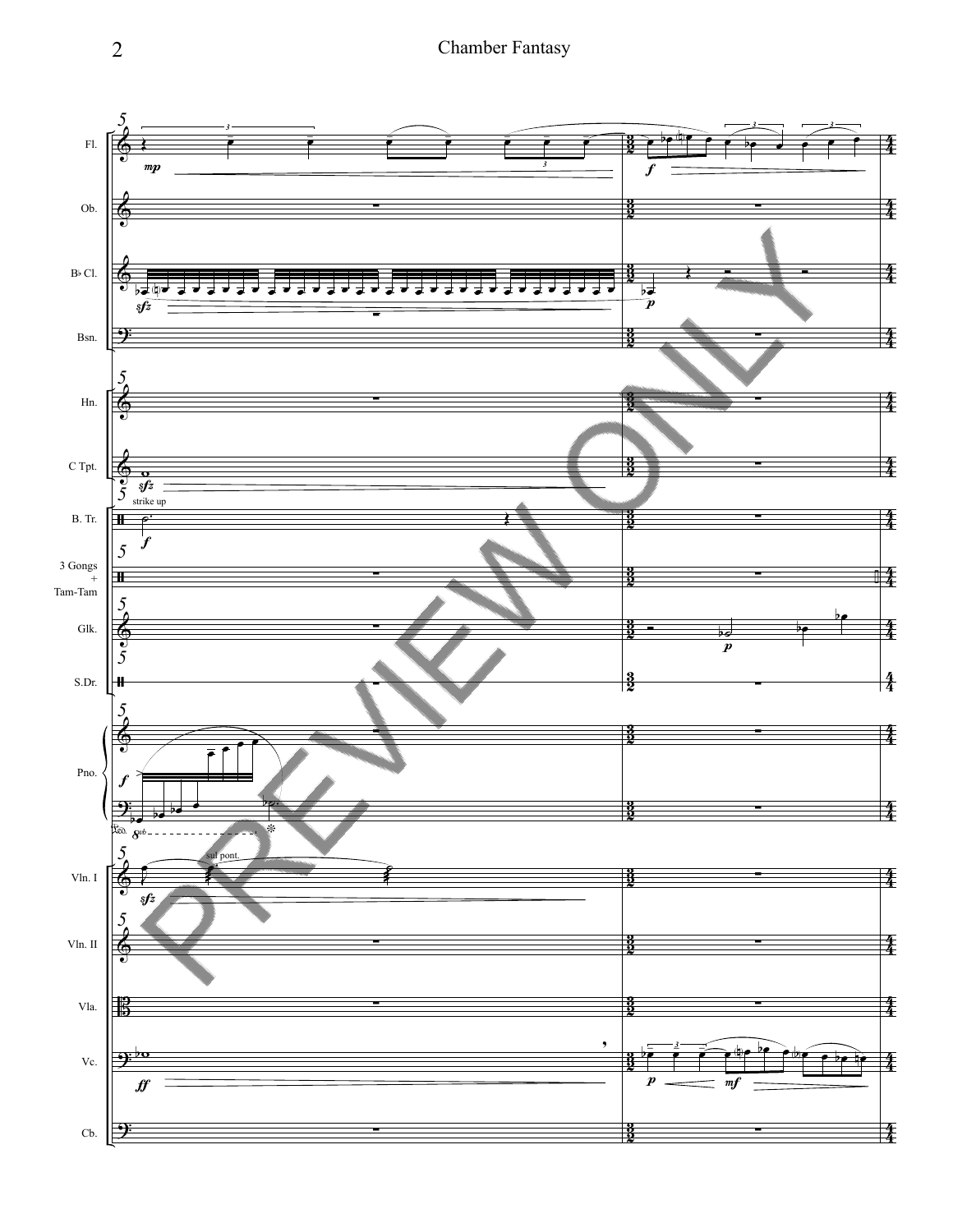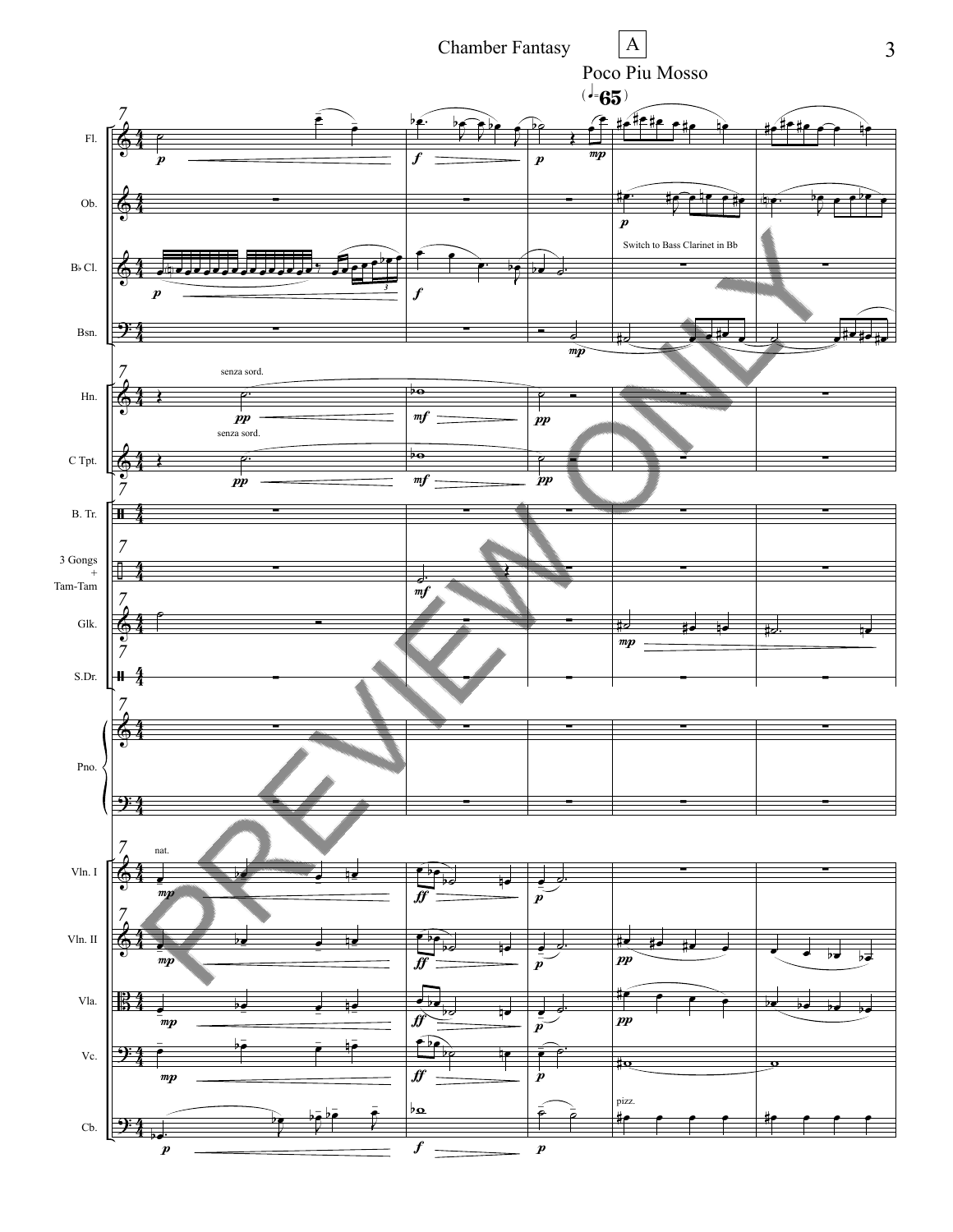4 Chamber Fantasy

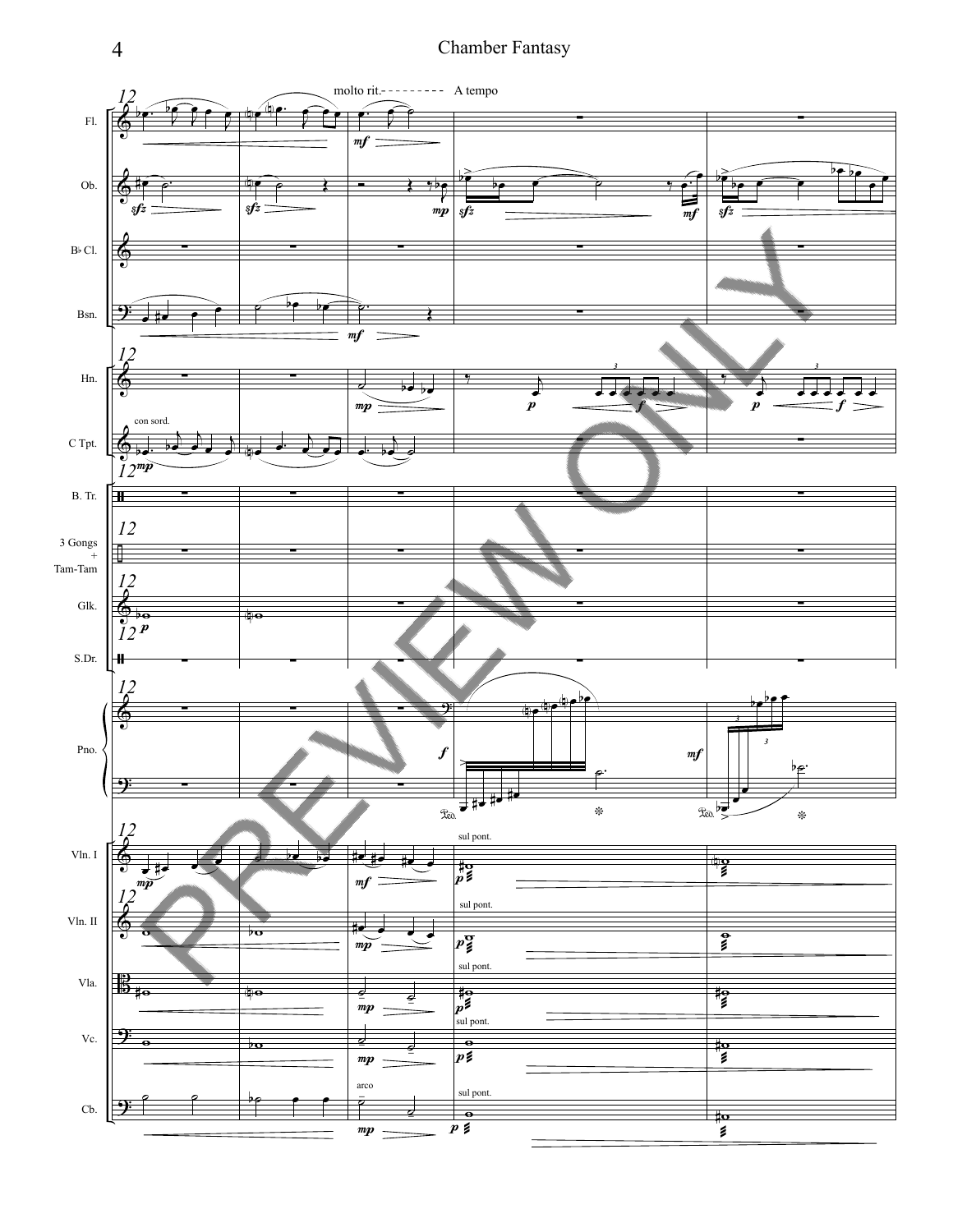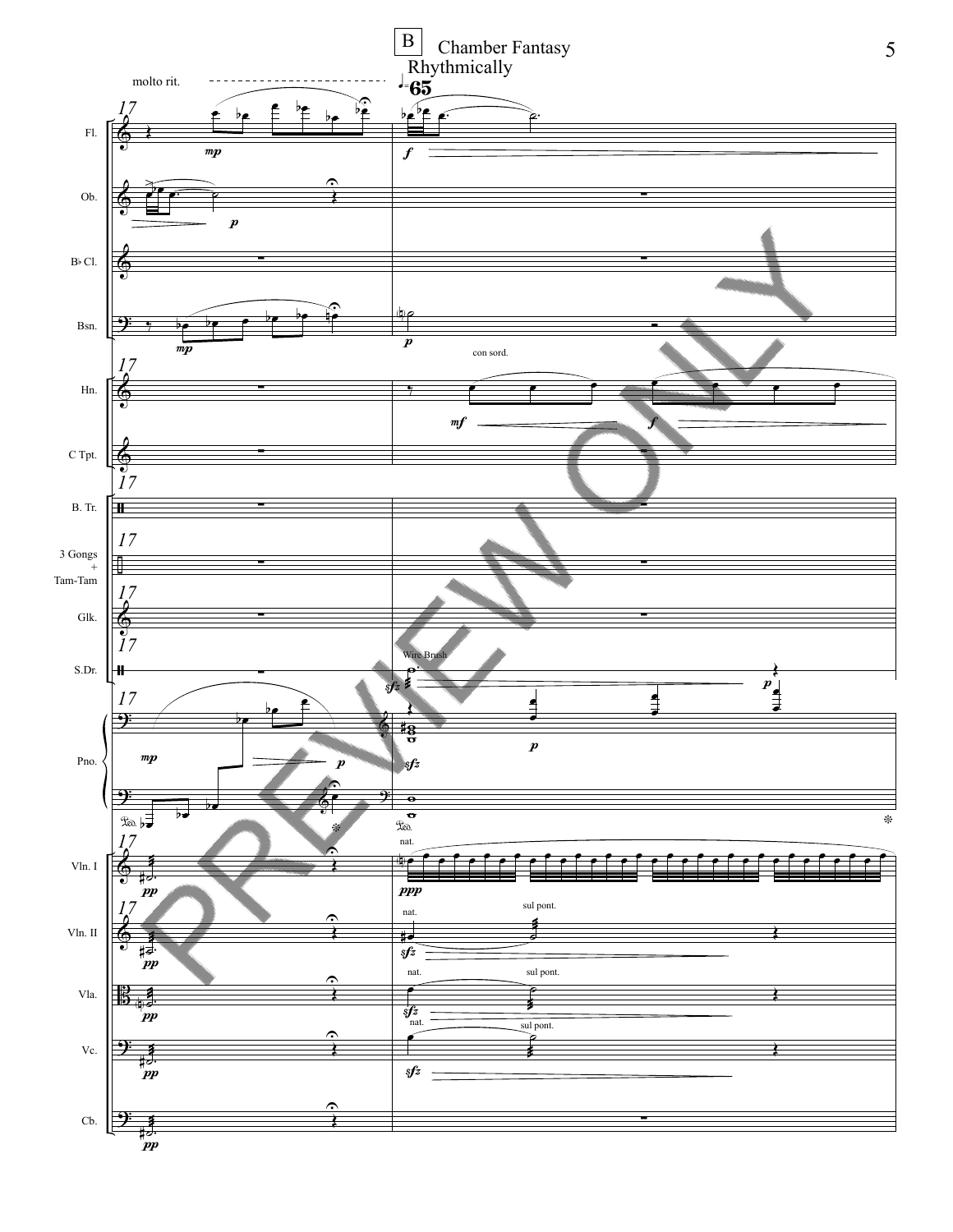

6 Chamber Fantasy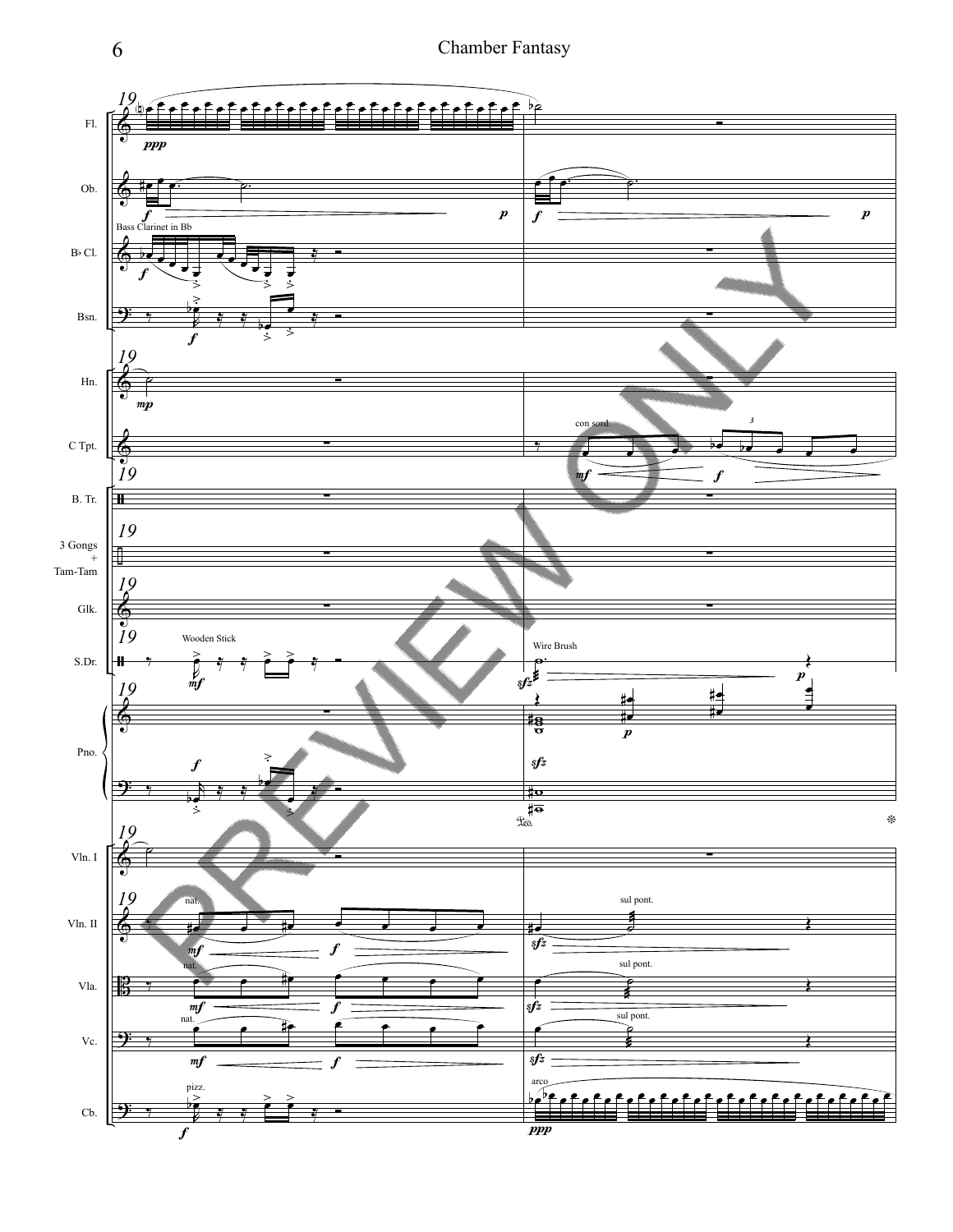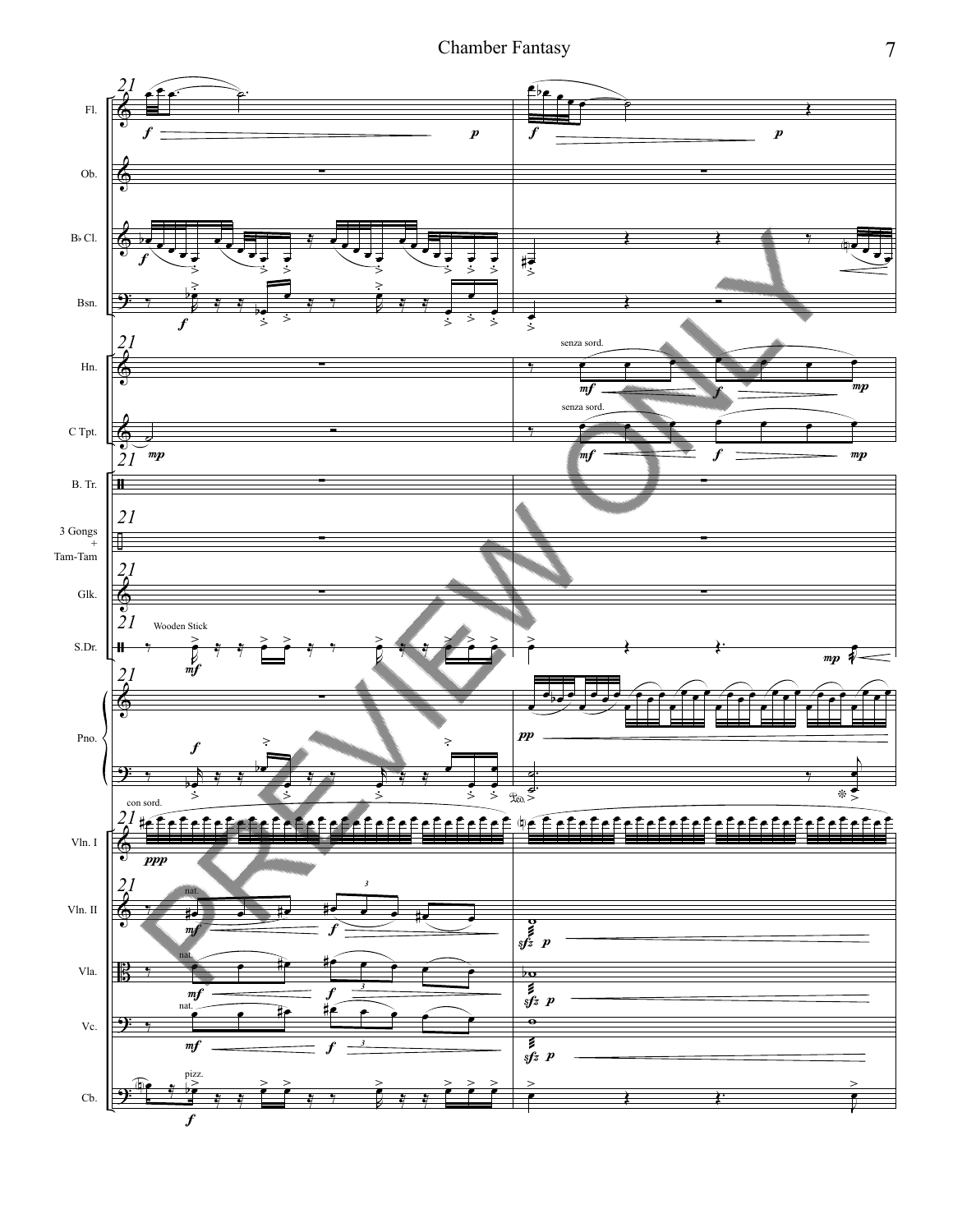$\,8\,$ 

## **Chamber Fantasy**

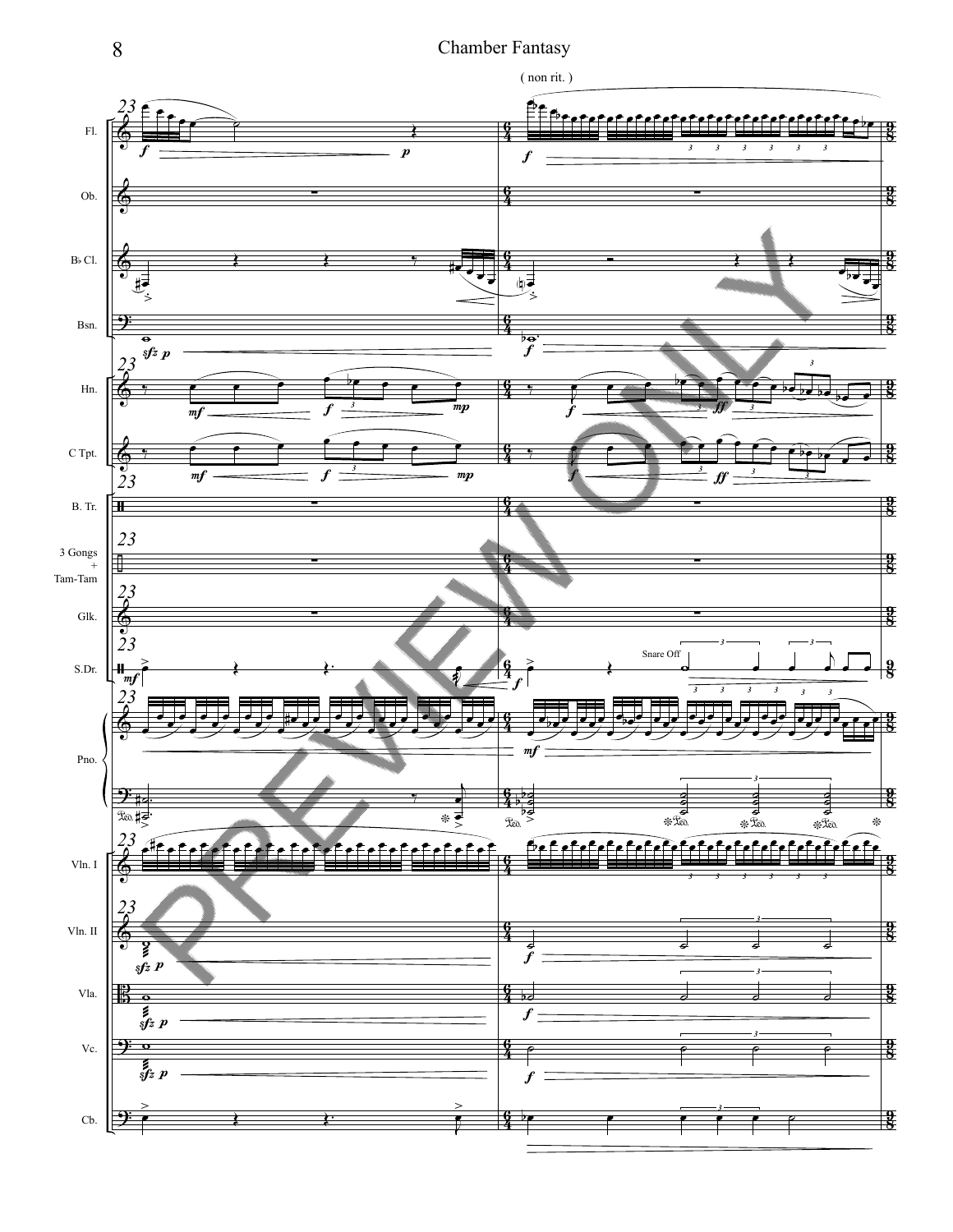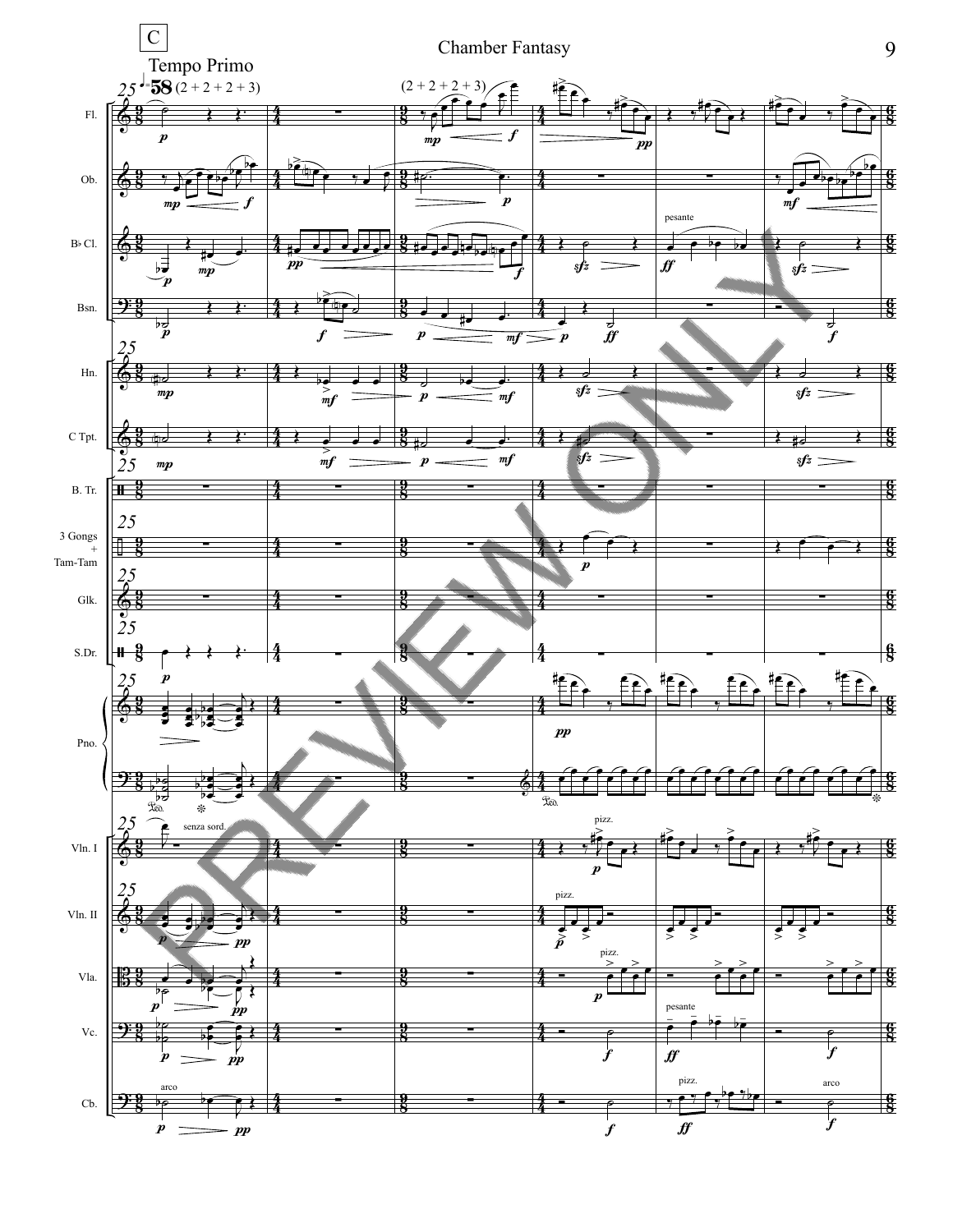**Chamber Fantasy** 



10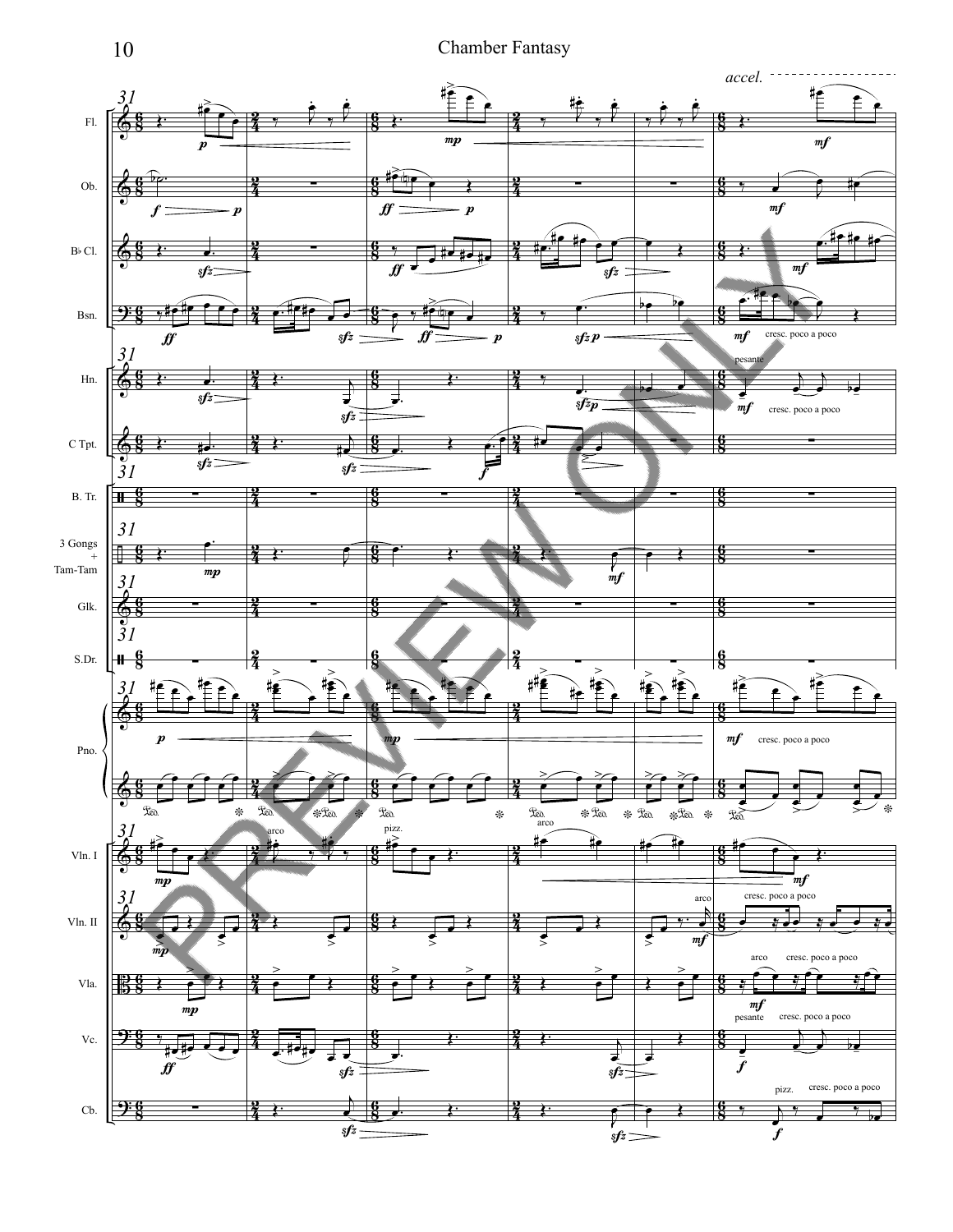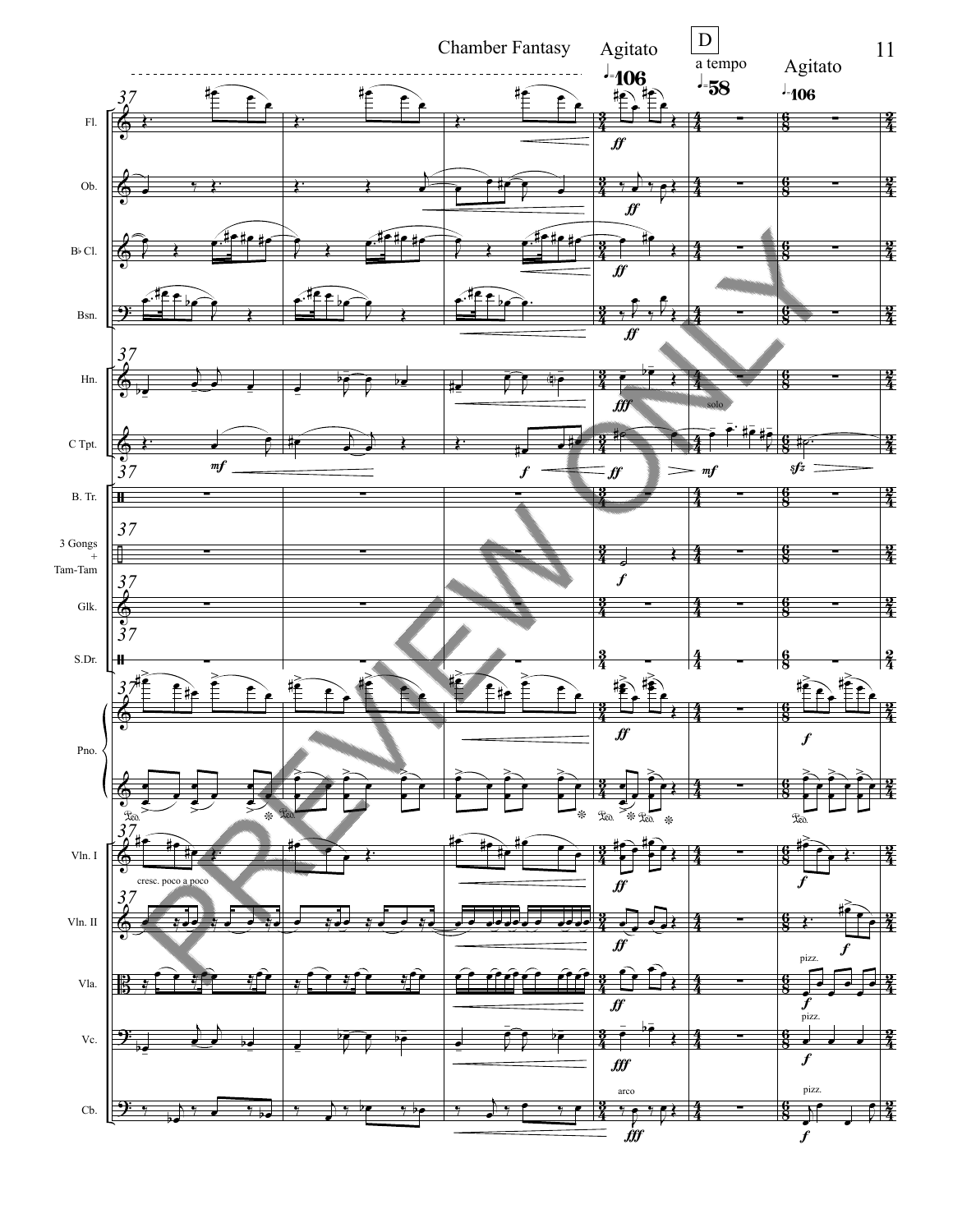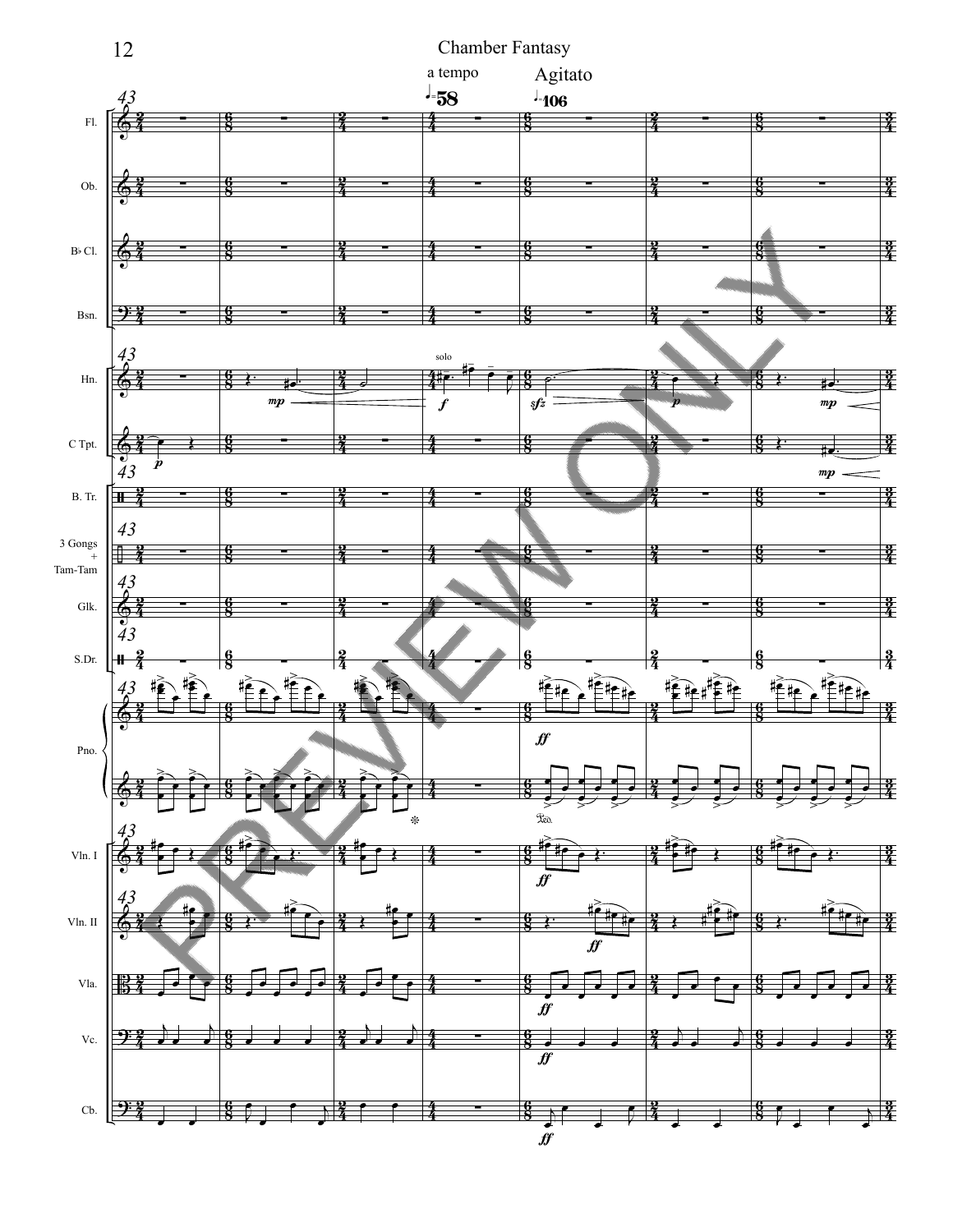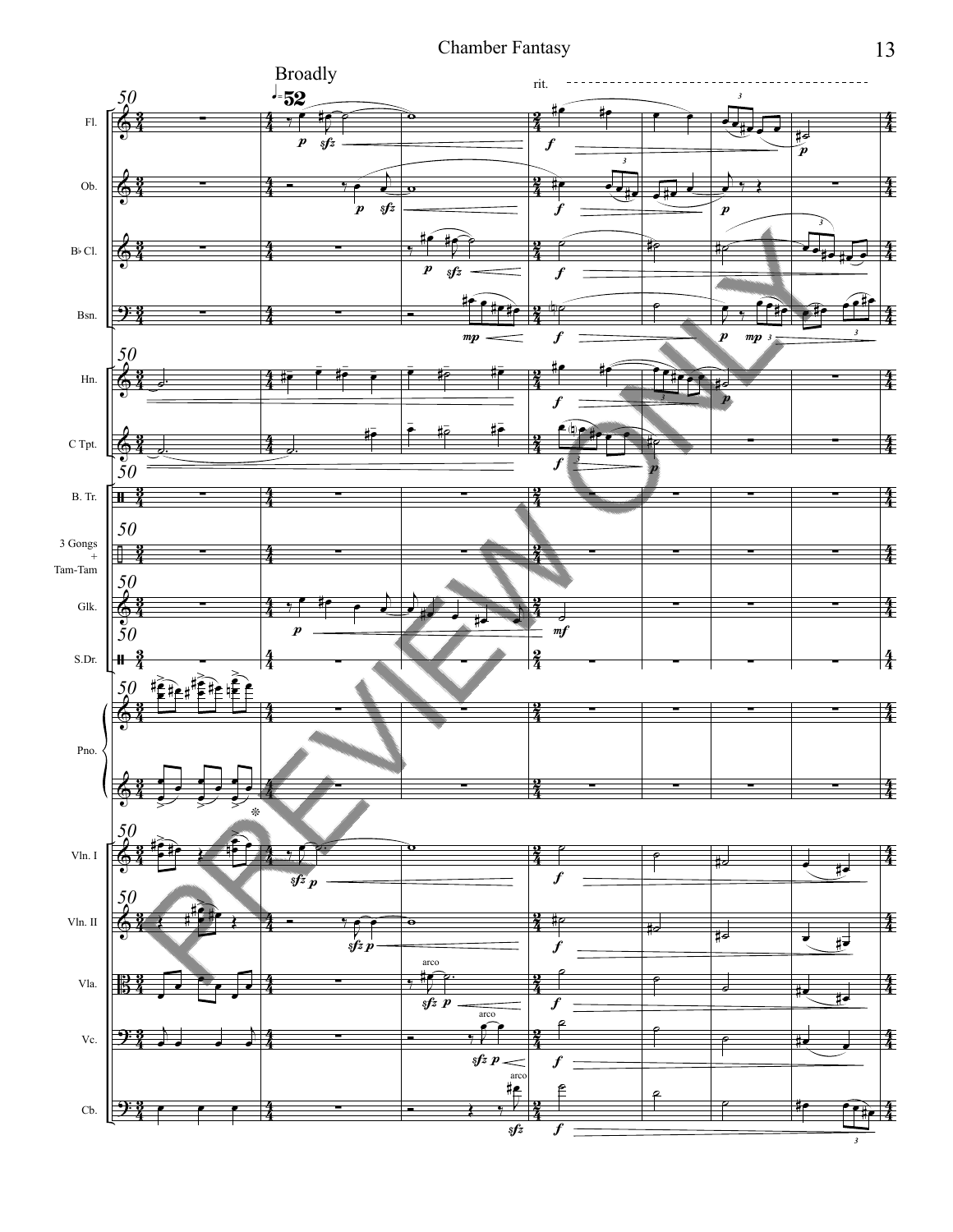